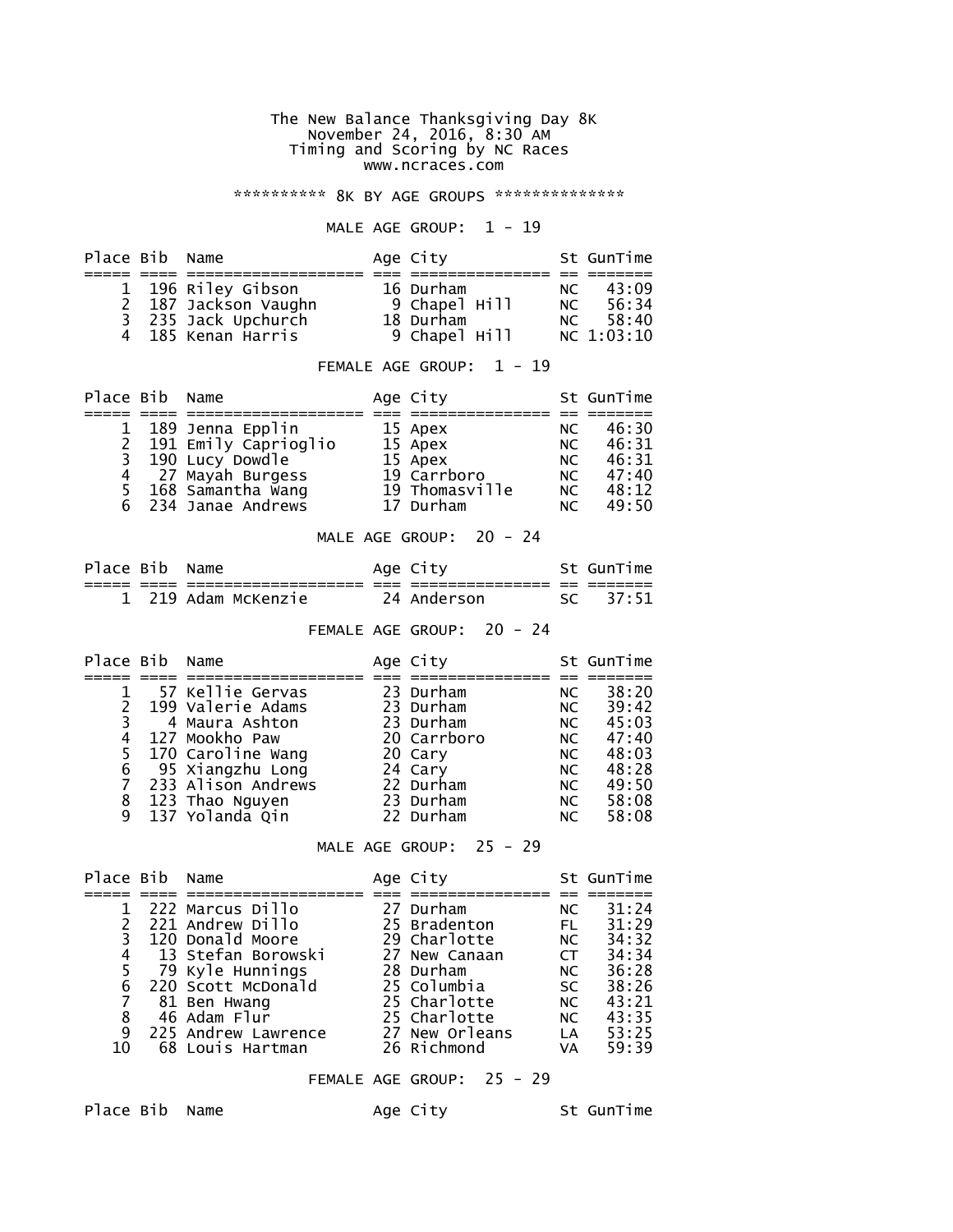|   | 1 140 Kirsten Riddle | 29 Durham    | NC.       | 36:23      |
|---|----------------------|--------------|-----------|------------|
|   | 2 Jennifer Anderson  | 29 Baltimore | MD        | 38:03      |
|   | 3 78 Kenzie Hunnings | 25 Raleigh   | NC 1      | 39:36      |
|   | 4 39 Kristol Das     | 29 Durham    | NC .      | 41:02      |
|   | 215 Rachel Karasik   | 25 Durham    | NC .      | 44:06      |
|   | 6 198 Beth Kermode   | 29 New Hill  | NC .      | 45:27      |
| 7 | 107 Melissa McDonald | 27 Raleigh   |           | NC 49:50   |
|   | 8 45 Lia Flur        | 27 Fairfax   | <b>VA</b> | 52:48      |
| 9 | 224 Ruth Karasik     | 26 Brooklyn  | NY NY     | 53:25      |
|   | 10 6 Carolyn Baxter  | 25 Raleigh   |           | NC 1:05:05 |

# MALE AGE GROUP: 30 - 34

| 31:32<br>33 Baltimore<br>1<br>186 Andrew Brown<br><b>MD</b><br>2<br>32:53<br>214 Justin Hoyer<br>33 Frederick<br>MD<br>3<br>59 David Goldberg<br>33:34<br>32 Baltimore<br><b>MD</b><br>4<br>223 Paul Myers-Davis<br>33:35<br>33 Chapel Hill<br>NC<br>5<br>36:22<br>31 Durham<br>183 Sean Gorman<br>NC                         |                                     | Place Bib                                               | Name | Age City | St GunTime                                                           |
|-------------------------------------------------------------------------------------------------------------------------------------------------------------------------------------------------------------------------------------------------------------------------------------------------------------------------------|-------------------------------------|---------------------------------------------------------|------|----------|----------------------------------------------------------------------|
| 205 Dave Pandullo<br>30 Charlotte<br>NC<br>7<br>34 Durham<br>40:00<br>159 Brad Thrasher<br>NC                                                                                                                                                                                                                                 |                                     | 6<br>$\frac{8}{9}$<br>10<br>11<br>12 <sup>2</sup><br>13 |      |          | 38:54<br>40:09<br>40:42<br>40:53<br>40:56<br>41:12<br>41:12<br>42:57 |
| 105 Matthew McDaniel<br>33 Durham<br>NC<br>33 Baltimore<br>1 Kevin Anderson<br>MD<br>64 Josh Gredvig<br>34 Durham<br>NC<br>232 Michael Simel<br>30 Alexandria<br>VA<br>34 Durham<br>231 Matt Canes<br>NC<br>14<br>33 Pittsburgh<br>66 John Hall<br><b>PA</b><br>91 William Lewis<br>15<br>31 W Hartford<br>43:55<br><b>CT</b> | 151 Paul Sherwin<br>32 Durham<br>NC |                                                         |      |          |                                                                      |
|                                                                                                                                                                                                                                                                                                                               |                                     |                                                         |      |          |                                                                      |
|                                                                                                                                                                                                                                                                                                                               |                                     |                                                         |      |          |                                                                      |
|                                                                                                                                                                                                                                                                                                                               |                                     |                                                         |      |          |                                                                      |

# FEMALE AGE GROUP: 30 - 34

| Place Bib Name |                        | Age City      |                                                                                                                                                                                                                                | St GunTime |
|----------------|------------------------|---------------|--------------------------------------------------------------------------------------------------------------------------------------------------------------------------------------------------------------------------------|------------|
|                |                        |               |                                                                                                                                                                                                                                |            |
|                | 212 Raisa Roduguez     | 30 Durham     | NC.                                                                                                                                                                                                                            | 29:27      |
|                | 171 Casey Wasserman    | 34 Durham     | NC                                                                                                                                                                                                                             | 34:02      |
| 3              | 213 Andrea Shanger     | 32 Durham     | NC.                                                                                                                                                                                                                            | 36:00      |
| 4              | 206 Emilie Mycenna     | 30 Charlotte  | NC                                                                                                                                                                                                                             | 38:55      |
| 5              | 152 Jennifer Sherwin   | 32 Durham     | NC                                                                                                                                                                                                                             | 40:09      |
| 6              | 160 Katie Todd         | 31 Durham     | NC.                                                                                                                                                                                                                            | 40:59      |
|                | 141 Alexie Riofrio     | 33 Durham     | NC.                                                                                                                                                                                                                            | 41:06      |
| 8<br>9         | 65 Bridget Hall        | 32 Pittsburgh | <b>PA</b>                                                                                                                                                                                                                      | 42:57      |
|                | 207 Gretchen Foley     | 30 Durham     | NC                                                                                                                                                                                                                             | 44:59      |
| 10             | 94 Julia Linfors       | 32 Washington | DC and the post of the set of the set of the set of the set of the set of the set of the set of the set of the set of the set of the set of the set of the set of the set of the set of the set of the set of the set of the s | 45:16      |
| 11             | 126 Courtney Overman   | 34 Apex       | NC                                                                                                                                                                                                                             | 46:05      |
| 12             | 48 Cara Fong           | 34 Durham     | NC                                                                                                                                                                                                                             | 48:52      |
| 13             | 211 Stephanie Steele   | 34 Mebane     | NC                                                                                                                                                                                                                             | 51:48      |
| 14             | 229 Elisabeth McKibben | 33 Durham     |                                                                                                                                                                                                                                | NC 1:00:26 |
| 15             | 154 Rebecca Strong     | 30 Arlington  |                                                                                                                                                                                                                                | VA 1:02:52 |

# MALE AGE GROUP: 35 - 39

| Place Bib Name |                        | Age City       |      | St GunTime |
|----------------|------------------------|----------------|------|------------|
|                |                        |                |      |            |
|                | 1 73 Scott Hess        | 35 Apex        | NC.  | 32:31      |
|                | 2 61 Ross Goldberg     | 37 Harrisburg  | NC . | 35:55      |
|                | 3 104 Adithya Mathai   | 36 Durham      | NC   | 38:40      |
|                | 4 119 Kevin Moody      | 38 Durham      | NC   | 43:11      |
|                | 5 203 Geoff Sharbrough | 36 Charleston  | SC.  | 49:18      |
|                | 6 97 Michael Lopez Jr. | 38 Chapel Hill | NC   | 52:19      |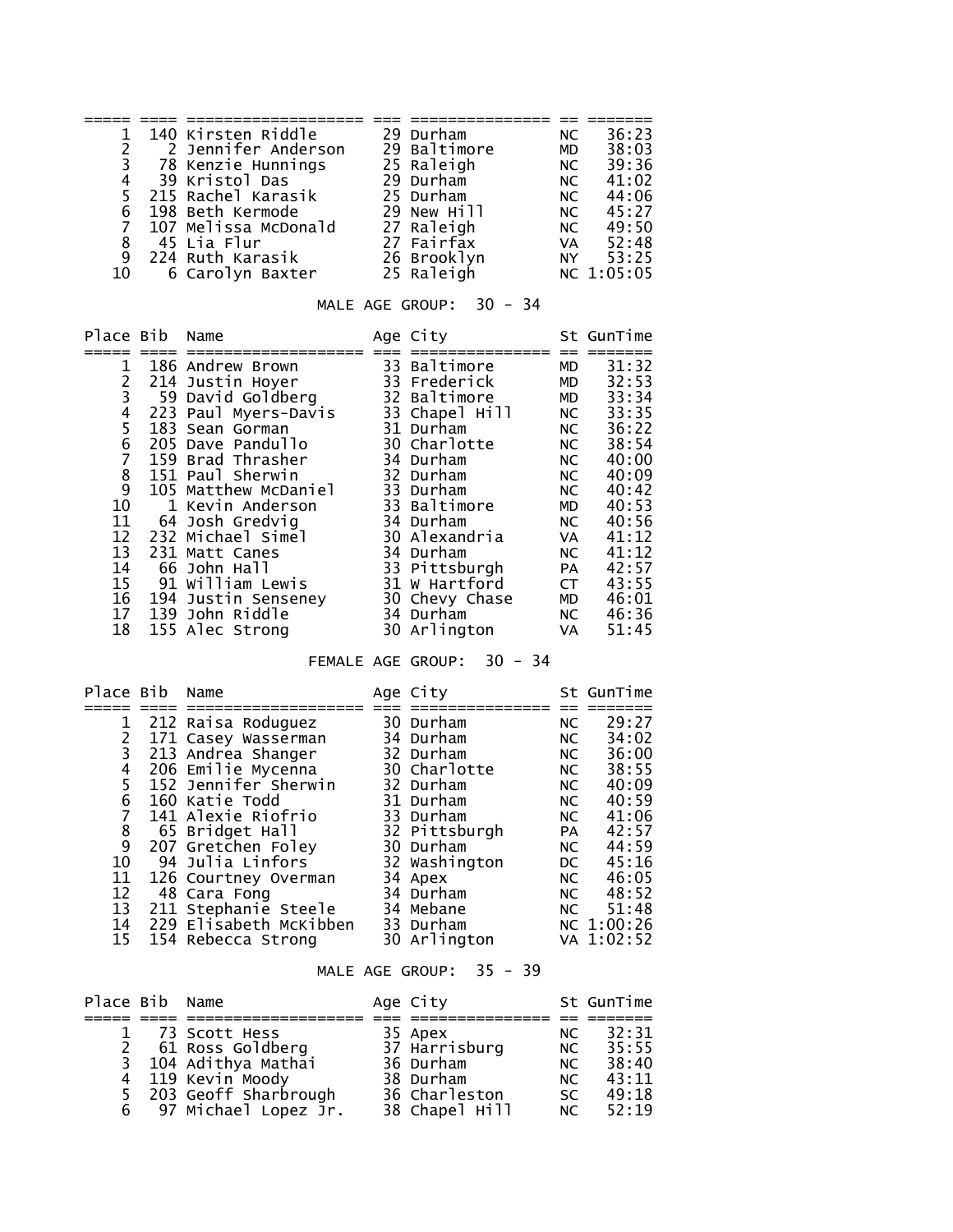| 7 147 Jason Scoggin | 38 Durham | NC 55:50 |
|---------------------|-----------|----------|
| 8 47 Philip Fong    | 36 Durham | NC 57:08 |

# FEMALE AGE GROUP: 35 - 39

| Place Bib Name |                       | Age City        |           | St GunTime |
|----------------|-----------------------|-----------------|-----------|------------|
|                |                       |                 |           |            |
|                | 88 Laura Koshel       | 39 Durham       | NC        | 38:18      |
|                | 188 Beth Vaughn       | 39 Chapel Hill  |           | NC 43:18   |
| 3              | 193 Kristi Wright     | 37 Philadelphia | <b>PA</b> | 44:36      |
| 4              | 75 Juli Hobbs         | 37 Durham       | NC        | 45:10      |
| 5.             | 41 Sarah Derycke      | 36 cary         | NC        | 45:48      |
| 6              | 40 Elaina Denhardt    | 36 Orange City  | FL.       | 46:38      |
|                | 32 Erin Cheely        | 36 Durham       | NC        | 48:04      |
| 8              | 118 Sabrena Metz      | 38 Lexington    | <b>SC</b> | 49:20      |
| 9              | 200 Amy Gusefski      | 36 Durham       | NC        | 50:19      |
| 10             | 16 Lauren Breland     | 37 Wilmington   | NC        | 53:02      |
| 11             | 129 Michelle Phillips | 38 Durham       | NC        | 53:29      |
| 12             | 148 Jenni Scoggin     | 39 Durham       | NC.       | 55:50      |

# MALE AGE GROUP: 40 - 44

| Place Bib Name |                                                | Age City      |      | St GunTime |
|----------------|------------------------------------------------|---------------|------|------------|
|                |                                                |               |      |            |
|                | 210 Jim Molnar                                 | 44 Cary       | NC.  | 32:25      |
|                | 2 216 Elijah Denton                            | 41 Greensboro | NC   | 34:12      |
|                | 3 21 Jeremy Brown                              | 40 Carrboro   | NC . | 38:28      |
|                | 4 172 Lawrence Weber                           | 42 Durham     | NC . | 40:26      |
|                | 5 128 Julian Perpignano                        | 40 Durham     | NC.  | 43:00      |
|                | 6 204 Jeff Galloway                            | 41 Durham     | NC.  | 43:27      |
|                | 7 63 Douglas Granger<br>8 218 Preston Fletcher | 41 Apex       | NC . | 44:41      |
|                |                                                | 42 Durham     | NC   | 46:15      |
| 9              | 28 Jason Burgess                               | 44 Carrboro   | NC.  | 47:40      |

# FEMALE AGE GROUP: 40 - 44

| Place Bib Name |                        | Age City       |      | St GunTime |
|----------------|------------------------|----------------|------|------------|
|                |                        |                |      |            |
|                | 26 Leigh Burgess       | 44 Carrboro    | NC . | 33:00      |
|                | 101 Alison Martlew     | 42 Durham      | NC   | 38:16      |
|                | 3 93 Kari Linfors      | 40 Durham      | NC   | 45:20      |
| 4              | 217 Katrina Fletcher   | 42 Durham      | NC . | 46:16      |
|                | 192 Erika Smith        | 40 Durham      | NC . | 48:45      |
| 6              | 76 Leah Houde          | 42 Durham      | NC . | 49:13      |
|                | 197 Melody Gibson      | 43 Bonlee      | NC   | 55:49      |
| 8              | 113 Jessica McLaughlin | 40 Creedmoor   | NC   | 55:50      |
| 9              | 72 Stepheni Heggedal   | 40 Greensboro  | NC   | 57:58      |
|                | 10 82 Polly Judd       | 42 Durham      | NC   | 59:53      |
| 11             | 184 Heather Harris     | 42 Chapel Hill |      | NC 1:03:10 |

# MALE AGE GROUP: 45 - 49

| Place Bib Name |                      | Age City        |     | St GunTime |
|----------------|----------------------|-----------------|-----|------------|
|                |                      |                 |     |            |
|                | 1 43 William Epps    | 47 Hillsborough | NC. | 35:46      |
|                | 2 143 Andrew Sapp    | 45 Durham       | NC  | 38:43      |
|                | 3 227 Eric Dzwoncztk | 47 Berwyn       | PA  | 43:32      |
|                | 4 202 Pete Heetderks | 45 Chapel Hill  | NC  | 44:35      |

### FEMALE AGE GROUP: 45 - 49

| Place Bib Name |                                          | Age City  |    | St GunTime |
|----------------|------------------------------------------|-----------|----|------------|
|                |                                          |           |    |            |
|                | 1 3 Rebecca Arsena                       | 45 Durham |    | NC 40:37   |
|                | 2 201 Elizabeth Heetderks 45 Chapel Hill |           | NC | 44:35      |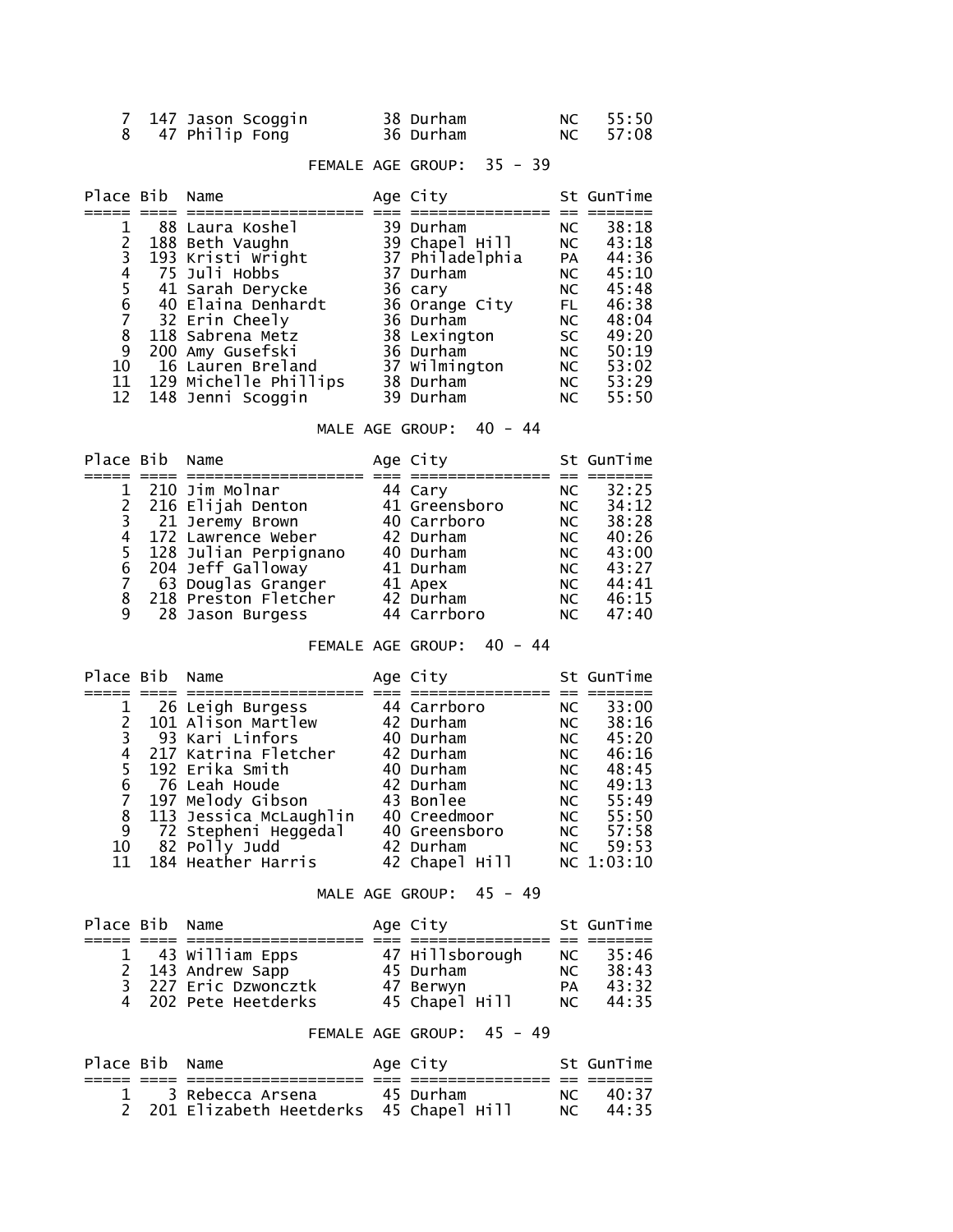| 3 157 Deb Teitelbaum                         | 49 Durham       | NC 1 | 46:17 |
|----------------------------------------------|-----------------|------|-------|
| 4 17 Tiffany Brightman                       | 46 Durham       | NC.  | 46:37 |
| 5 44 Maggie Epps<br>6 67 Gail Hartfield-Supi | 45 Hillsborough | NC . | 47:06 |
|                                              | 47 Carv         | NC . | 47:35 |
| 5 Traci Barger                               | 47 Hillsborough | NC 1 | 57:27 |

### MALE AGE GROUP: 50 - 54

| Place Bib Name |                                           | Age City     |     | St GunTime |
|----------------|-------------------------------------------|--------------|-----|------------|
|                |                                           |              |     |            |
|                | 1 77 David Howard                         | 50 Durham    | NC. | 36:43      |
|                | 2 226 George Hugh                         | 53 Durham    | NC  | 37:25      |
|                | 3 169 Stephen wang<br>4 142 Sonny Roaquin | 54 Cary      | NC. | 42:39      |
|                |                                           | 51 Durham    | NC  | 44:48      |
|                | 5 114 David McLaughlin                    | 50 Creedmoor | NC  | 55:50      |

# FEMALE AGE GROUP: 50 - 54

| Place Bib Name |                       | Age City       |    | St GunTime |
|----------------|-----------------------|----------------|----|------------|
|                |                       |                |    |            |
|                | 1 116 Cathy Mencarini | 52 Durham      | NC | - 40:46    |
|                | 2 56 Karla Gertis     | 52 Apex        | NC | 46:20      |
|                | 3 167 Amy Wang        | 51 Thomasville |    | NC $48:12$ |
|                | 4 195 Juanita Smith   | 51 Durham      |    | NC $55:42$ |
|                | 5 7 Barbara Baxter    | 54 Chapel Hill |    | NC 1:05:05 |

# MALE AGE GROUP: 55 - 59

| Place Bib Name |                                       | Age City       |           | St GunTime |
|----------------|---------------------------------------|----------------|-----------|------------|
|                |                                       |                |           |            |
|                | 1 138 Gary Rice<br>2 96 Michael Lopez | 56 Mebane      | NC        | 35:13      |
|                |                                       | 58 Chapel Hill | <b>NC</b> | 46:58      |
|                | 3 182 Alexander Chico                 | 56 Apex        | NC .      | 49:12      |
|                | 4 74 Henri Hinton                     | 59 Durham      |           | NC $57:42$ |

FEMALE AGE GROUP: 55 - 59

| Place Bib Name |  | Age City | St GunTime           |
|----------------|--|----------|----------------------|
|                |  |          |                      |
|                |  |          | VA 45:01<br>MO 49:41 |

# MALE AGE GROUP: 60 - 64

| Place Bib Name |                        | Age City    | St GunTime   |
|----------------|------------------------|-------------|--------------|
|                | 1 228 Michael McKibben | 64 Columbus | $OH$ 1:02:28 |

# FEMALE AGE GROUP: 60 - 64

| Place Bib Name |                                         |                         | Age City               |  | St GunTime             |
|----------------|-----------------------------------------|-------------------------|------------------------|--|------------------------|
|                | 1 58 Carol Goehring<br>2 131 Nancy Pike |                         | 63 Durham<br>60 Durham |  | NC 46:26<br>NC 1:02:52 |
|                |                                         | MALE AGE GROUP: 65 - 69 |                        |  |                        |

| Place Bib Name |  | Age City                  | St GunTime |
|----------------|--|---------------------------|------------|
|                |  |                           |            |
|                |  | FEMALE AGE GROUP: 65 - 69 |            |
| Place Bib Name |  | Age City                  | St GunTime |
|                |  |                           |            |